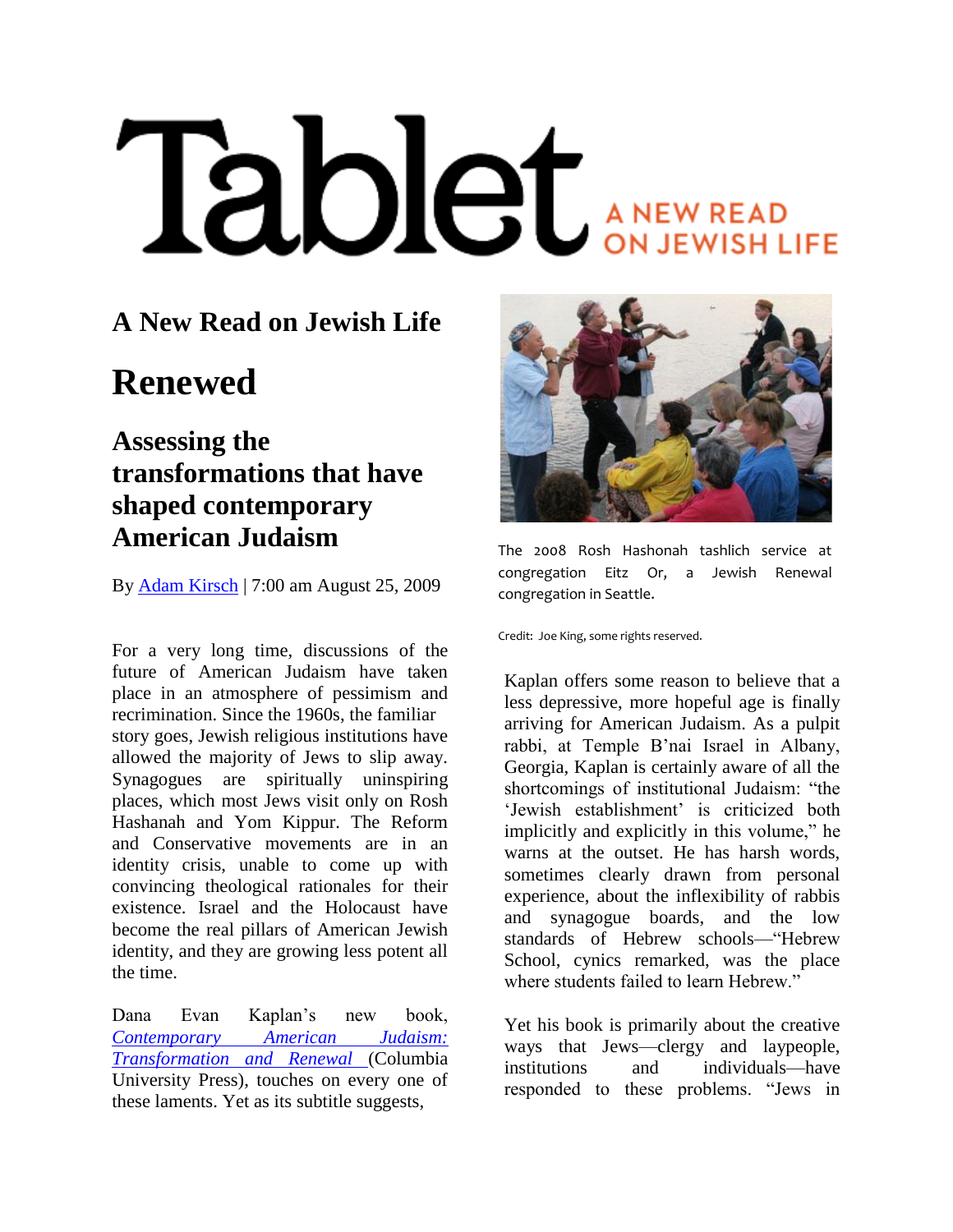contemporary America are exploring virgin territory," Kaplan writes in his introduction, "and have no idea where it may lead." This sense of openness, of course, already positions Kaplan on one side of the fundamental divide in contemporary American Judaism. This is the gulf between the Orthodox, for whom halacha is necessarily the same in 21st-century America as it was in 17th-century Poland or, for that matter, second-century Judea, and the other movements—Reform, Conservative, Reconstructionist, and so on—for whom Judaism can and should be reinvented to meet the needs of contemporary Jews.

#### Kaplan offers some reason to believe that a less depressive, more hopeful age is finally arriving for American Judaism.

A generation or two ago, Kaplan reminds us, most observers believed that Orthodox Judaism, like the more fundamentalist forms of Christianity, was headed for decline or even extinction in the United States, on purely demographic grounds: "Sociologists subscribed to the theory that conservative forms of any religious group corresponded with low social and economic standing. Therefore, Orthodoxy was incompatible with the middle-class aspirations of most American Jews and was destined to decline as they became more affluent."

In fact, just the opposite happened. In the words of one rabbi quoted by Kaplan, "Orthodoxy has achieved a presence and a prominence in America simply and literally unimaginable even a mere four decades ago." His own hometown of Waterbury, Connecticut, is a perfect example of that revival, Kaplan shows. When he grew up there, in the 1970s, the city had 2,500 Jews

and three synagogues, one for each denomination. Since then, the Conservative synagogue lost its building and the Reform temple was absorbed by one in another town. But Waterbury is now home to a thriving *haredi* community, drawn there by a yeshiva. "The 7-Eleven on Cooke Street which was less than half a block from my Uncle Herman"s former house—now offered kosher Slurpees," Kaplan writes with amazement.

Kaplan, like many liberal Jews, clearly harbors some admiration for the theological consistency of Orthodoxy. When he writes "religion is not a consumer good like the latest style of polo shirts at the Gap," he is ostensibly voicing the Orthodox point of view, but it"s hard to imagine that he, like many rabbis of all denominations, doesn"t feel the same way. Still, he cannot embrace Orthodox strictness, and neither can the vast majority of American Jews. Kaplan does not offer many hard statistics—even the historical portions of his book sometimes feel impressionistic—but according to the 2000 National Jewish Population Survey, only 13 percent of American Jews consider themselves Orthodox (as opposed to 26 percent Reform, 34 percent Conservative, and 25 percent "just Jewish"). For most American Jews, remaining actively Jewish will not mean returning to the practices of their ancestors but finding, or inventing, new ones.

The most vital parts of *Contemporary American Judaism* are devoted to such innovations. They can be grouped into two broad categories: those that expand the range of Judaism, by making a place within it for women, gays, intermarried couples, and children of intermarriage; and those that deepen the experience of Judaism, by focusing on "spirituality" as a complement to ritual and text.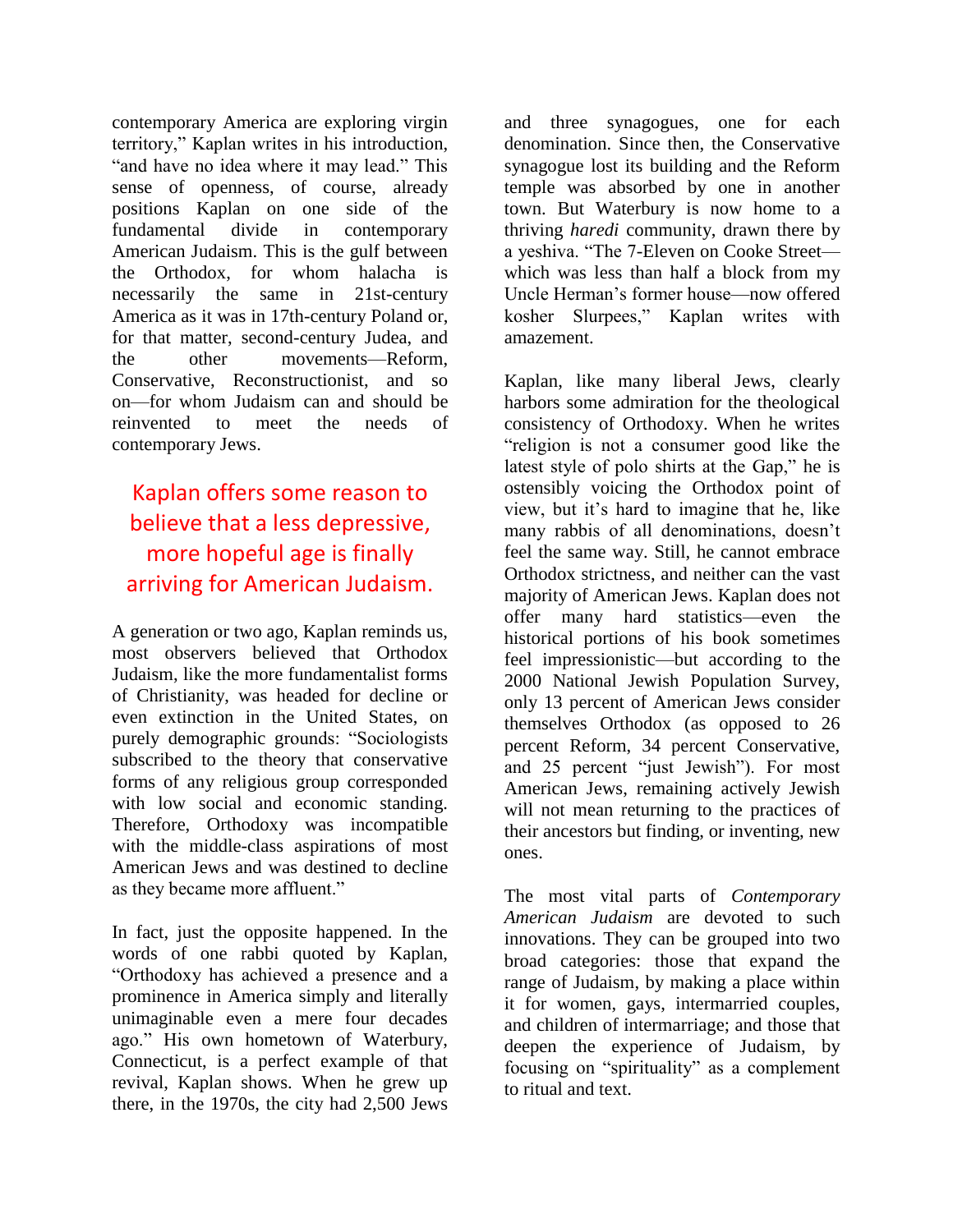Kaplan writes about the first type of transformation in his chapter "Inclusivity as a Social Value." As that title suggests, the increasing demand for feminist and gay equality within Judaism is a reflection of wider social changes. Since American Jews are generally progressive on such questions, it was inevitable that they would demand progress in their synagogues and denominations, and all things considered that progress came rapidly. The Reform movement, least encumbered by halacha, led the way, ordaining its first woman rabbi, Sally Priesand, in 1972.

The Conservative movement moved more slowly. Women were allowed to be called to the Torah and be counted as part of a minyan by the early 1970s, but opposition from the Talmud faculty of the Jewish Theological Seminary meant that it did not admit female rabbinical students until 1983. The pattern was the same when it came to gay equality: Hebrew Union College began accepting openly gay rabbinical students in 1990, JTS not until 2007. Even in the Orthodox world, Kaplan notes, the role of women (if not of gays) has been evolving, with a few congregations hiring women in quasi-rabbinical roles.

At the same time, and partly thanks to the presence of these new voices, many Jews have started to experiment with the liturgy, the rituals, and the theology of Judaism. As a congregation leader, Kaplan is especially sensitive to the ways that standard synagogue Judaism fails to meet the needs of contemporary Jews—above all, their need for a more inward spiritual experience. Kaplan includes a case study (and even a photograph, which he took himself) of one of his congregants, Gail Greenfield, whose "spiritual path" he considers representative. Greenfield was raised in a Conservative household, but while her family kept kosher

and observed Shabbat, "there was little mention of God, and somehow I felt that there was something missing from my life." As an adult, she turned to New Age, selfhelp, and Buddhism to fill that void. In turn, those influences led her to reimagine Jewishness: inventing a "Tu B"Shevat seder which was meaningful and spiritual," and forming a group of like-minded Jews who "were not interested in attending [synagogue] on a regular basis because they found it boring and repetitive."

#### Kaplan does not gloss over what he calls, in one section heading, "the deteriorating relationship between the Orthodox and non-Orthodox."

Kaplan catalogs some of the disparate Jewish responses to this widespread feeling. He writes about the Manhattan synagogue B"nai Jeshurun, whose exciting, music-filled services draw a young, eager congregation, and have been a model for synagogues around the country. He profiles charismatic Jewish Renewal figures like Zalman Schachter-Shalomi, a one-time Chabad rabbi who has won "a small but extremely dedicated following" with his combination of Hasidic fervor and New Age spirituality. He devotes an illuminating section to Chabad itself, showing how the selflessness and enthusiasm of its emissaries have inspired even many non-Orthodox Jews who ought, logically, to dislike its theology (not to mention the scandalous suggestion that the late Lubavitcher rebbe was, or is, the messiah).

At the same time, Kaplan does not gloss over what he calls, in one section heading, "the deteriorating relationship between the Orthodox and non-Orthodox." The key issue